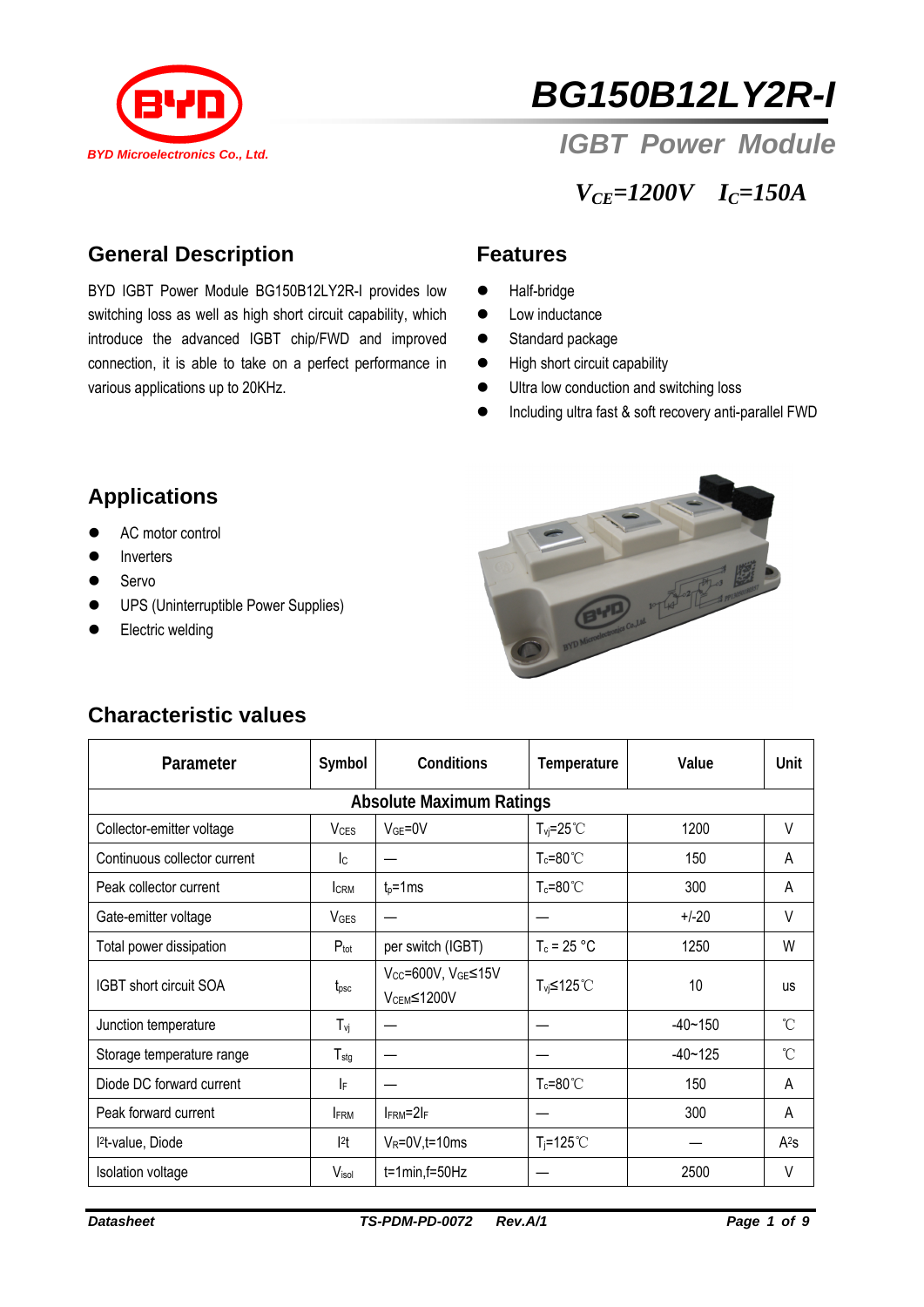**BYD** *BYD Microelectronics Co., Ltd.* BG150B12LY2R-I **BG150B12LY2R-I** 

| Parameter                                  | Symbol                   | Conditions                                                                                                                    | Temperature                          | Value                    |      |                   | Unit   |  |  |
|--------------------------------------------|--------------------------|-------------------------------------------------------------------------------------------------------------------------------|--------------------------------------|--------------------------|------|-------------------|--------|--|--|
| Characteristics                            |                          |                                                                                                                               |                                      |                          |      |                   |        |  |  |
| <b>IGBT</b>                                |                          |                                                                                                                               |                                      | min.                     | typ. | max.              |        |  |  |
| Gate-emitter threshold voltage             | V <sub>GE(th)</sub>      | I <sub>C</sub> =6mA, V <sub>GE</sub> =V <sub>CE</sub>                                                                         | $T_{vi} = 25^{\circ}$ C              | 5.0                      | 5.8  | 6.5               | V      |  |  |
| Collector-emitter cut-off current          | <b>I</b> c <sub>ES</sub> | VCE=1200V, VGE=0V                                                                                                             | $T_{\text{vj}}=25^{\circ}C$          |                          |      | 0.2               | mA     |  |  |
|                                            |                          |                                                                                                                               | $T_{vi} = 125^{\circ}$ C             | —                        |      |                   | mA     |  |  |
| Gate-emitter cut-off current               | IGES                     | $V_{CE} = 0V$ , $V_{GE} = \pm 20V$                                                                                            | $T_{vj} = 25^{\circ}$ C              | $-300$                   |      | 300               | nA     |  |  |
| Collector-emitter                          |                          | Ic=150A, VGE=15V                                                                                                              | $T_{\text{vj}}=25^{\circ}C$          |                          | 2.1  |                   | V      |  |  |
| saturation voltage                         | VCE(sat)                 |                                                                                                                               | $T_{\text{vj}}$ =125°C               | —                        | 2.4  |                   | V      |  |  |
| Integrated gate resistor                   | RGint                    | —                                                                                                                             | $T_{\text{vj}}=25^{\circ}C$          | —                        | 5    |                   | Ω      |  |  |
| Input capacitance                          | $C$ ies                  |                                                                                                                               | $T_{\text{vj}}=25^{\circ}C$          |                          | 8.8  |                   | nF     |  |  |
| Output capacitance                         | C <sub>oes</sub>         | $V_{CE} = 25V$ , $V_{GE} = 0V$ ,<br>$f = 1$ MHz                                                                               |                                      |                          | 0.58 |                   | nF     |  |  |
| Reverse transfer capacitance               | $C_{res}$                |                                                                                                                               |                                      | —                        | 0.47 |                   | nF     |  |  |
| Turn-on delay time                         |                          |                                                                                                                               | $T_{\text{vj}}=25^{\circ}C$          | —                        | 232  |                   | ns     |  |  |
|                                            | $t_{d(on)}$              |                                                                                                                               | $T_{vi} = 125$ °C                    |                          | 245  |                   | ns     |  |  |
| Rise time                                  | $t_{\sf r}$              | Vcc=600V,Ic=150A,<br>$R_{\text{Gon}} = R_{\text{Goff}} = 2.2 \Omega$<br>$VGE = ±15V,$<br>$L\sigma = 80nH$ ,<br>Inductive load | $T_{vi} = 25^{\circ}$ C              |                          | 68   |                   | ns     |  |  |
|                                            |                          |                                                                                                                               | $T_{vj} = 125°C$                     | —                        | 72   |                   | ns     |  |  |
| Turn-off delay time                        | $t_{d(off)}$             |                                                                                                                               | $T_{vi} = 25^{\circ}$ C              | $\overline{\phantom{0}}$ | 315  |                   | ns     |  |  |
|                                            |                          |                                                                                                                               | $T_{vi} = 125$ °C                    | $\qquad \qquad \qquad$   | 365  | $\hspace{0.05cm}$ | ns     |  |  |
| Fall time                                  | tf                       |                                                                                                                               | $T_{vj} = 25°C$                      | —                        | 155  |                   | ns     |  |  |
|                                            |                          |                                                                                                                               | $T_{\text{vj}}$ =125°C               |                          | 210  |                   | ns     |  |  |
| Energy dissipation during turn-on<br>time  | Eon                      | Vcc=600V, Ic=150A,<br>$R_{\text{GON}} = 2.2 \Omega$<br>VGE=+15V, Lσ=80nH,                                                     | $T_{vi} = 25^{\circ}$ C              |                          | 11.5 |                   | mJ     |  |  |
|                                            |                          |                                                                                                                               | $T_{vi} = 125^{\circ}$               |                          | 17.0 |                   | mJ     |  |  |
| Energy dissipation during turn-off<br>time | $E_{off}$                | Vcc=600V,Ic=150A,<br>$R_{Goff} = 2.2 \Omega$ , $V_{GE} = -15V$<br>$L\sigma = 80nH,$<br>Inductive load                         | $T_{vi} = 25^{\circ}$ C              |                          | 9.3  |                   | mJ     |  |  |
|                                            |                          |                                                                                                                               | $T_{vi} = 125$ °C                    |                          | 15.0 |                   | mJ     |  |  |
| <b>Diode</b>                               |                          |                                                                                                                               |                                      | min.                     | typ. | max.              |        |  |  |
| Forward voltage                            | $V_F$                    | $I_F = 150A$                                                                                                                  | $T_{vi} = 25^{\circ}$ C              | —                        | 1.8  |                   | V      |  |  |
|                                            |                          |                                                                                                                               | $T_{vi} = 125^{\circ}$ C             |                          | 1.8  |                   | $\vee$ |  |  |
| Peak reverse recovery current              | <b>IRR</b>               | IF=150A, VR=600V,<br>di <sub>F</sub> /dt=1960A/us                                                                             | $T_{vi} = 125$ °C                    | —                        | 145  |                   | A      |  |  |
| Recovered charge                           | $Q_{rr}$                 |                                                                                                                               | $T_{\text{vi}}$ =125 $\textdegree$ C | —                        | 24.1 |                   | иC     |  |  |
| Reverse recovery time                      | $t_{\rm fr}$             |                                                                                                                               | $T_{vi} = 125^{\circ}$ C             | —                        | 310  |                   | ns     |  |  |
| Reverse recovery energy                    | $E_{rec}$                |                                                                                                                               | $T_{vi} = 125$ °C                    | $\overline{\phantom{0}}$ | 10.5 |                   | mJ     |  |  |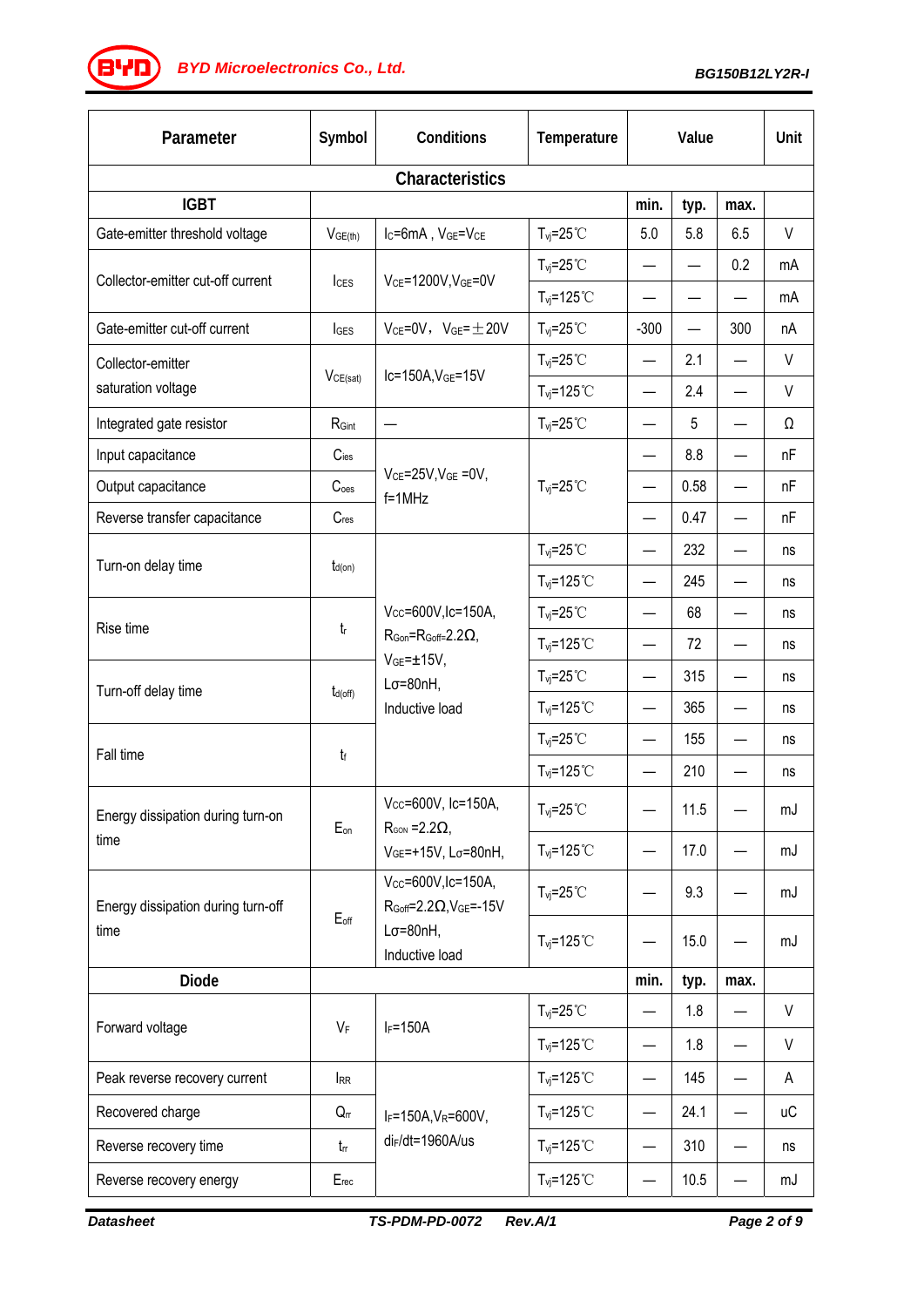

| Parameter                                    | Symbol        | Conditions                                    |                | min.            | typ. | Max. | Unit       |  |  |
|----------------------------------------------|---------------|-----------------------------------------------|----------------|-----------------|------|------|------------|--|--|
| <b>Thermal-Mechanical Specifications</b>     |               |                                               |                |                 |      |      |            |  |  |
| IGBT thermal resistance<br>junction to case  | $R_{th(j-c)}$ | per IGBT                                      |                |                 |      | 0.12 | K/W        |  |  |
| Diode thermal resistance junction to<br>case | $R_{th(j-c)}$ | per diode                                     |                |                 |      | 0.19 | K/W        |  |  |
| Thermal resistance case to<br>heat-sink      | $R_{th(c-s)}$ | per module                                    |                |                 | 0.03 |      | <b>K/W</b> |  |  |
| Dimensions                                   | LxWxH         | Typical, see outline drawing                  |                | 106.4×61.4×31.5 |      | mm   |            |  |  |
| Clearance distance in air                    | da            | according to IEC<br>60664-1 and EN<br>50124-1 | Term, to base: |                 | 28.3 |      | mm         |  |  |
|                                              |               |                                               | Term. to term: |                 | 6.0  |      |            |  |  |
| Surface creepage distance                    | ds            | according to IEC<br>60664-1and EN<br>50124-1  | Term. to base: |                 | 24   |      | mm         |  |  |
|                                              |               |                                               | Term. to term: |                 | 14   |      |            |  |  |
| Mass                                         | m             |                                               |                |                 | 320  |      | g          |  |  |

Thermal and mechanical properties according to IEC 60747 – 15

Electrical characteristics according to IEC 60747 – 9

Specification according to the valid application note.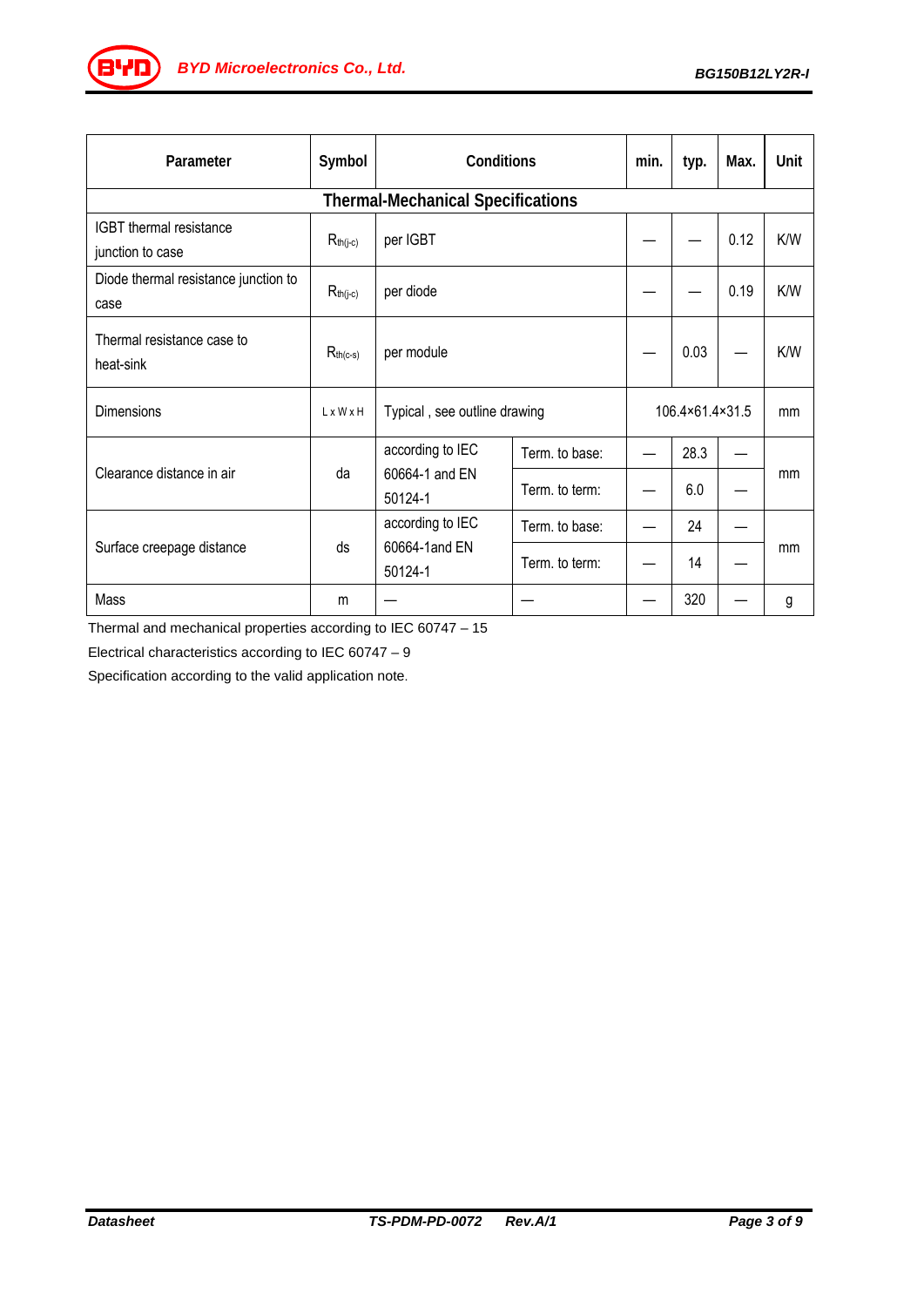### **Characterization curves**













Fig.3 Typ. Output Characteristics Fig.4 Switching Loss vs. Collector Current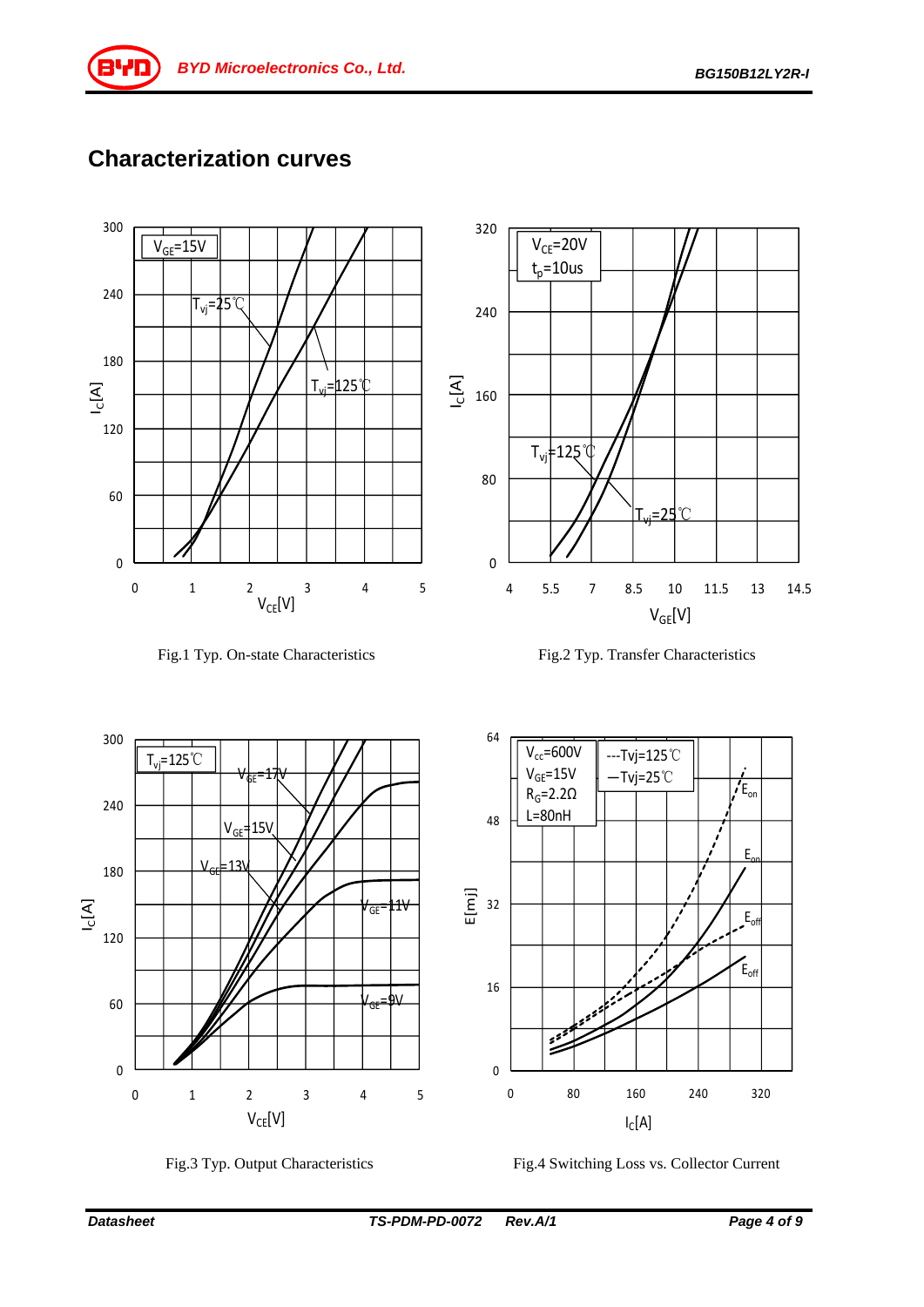

Fig.5 Typ. Reverse Recovery Characteristics Fig.6 Switching Loss vs. Gate Resistor







Fig.7 Typ. Switching Times vs. I<sub>c</sub> Fig.8 Typ. Switching Times vs. Gate Resistor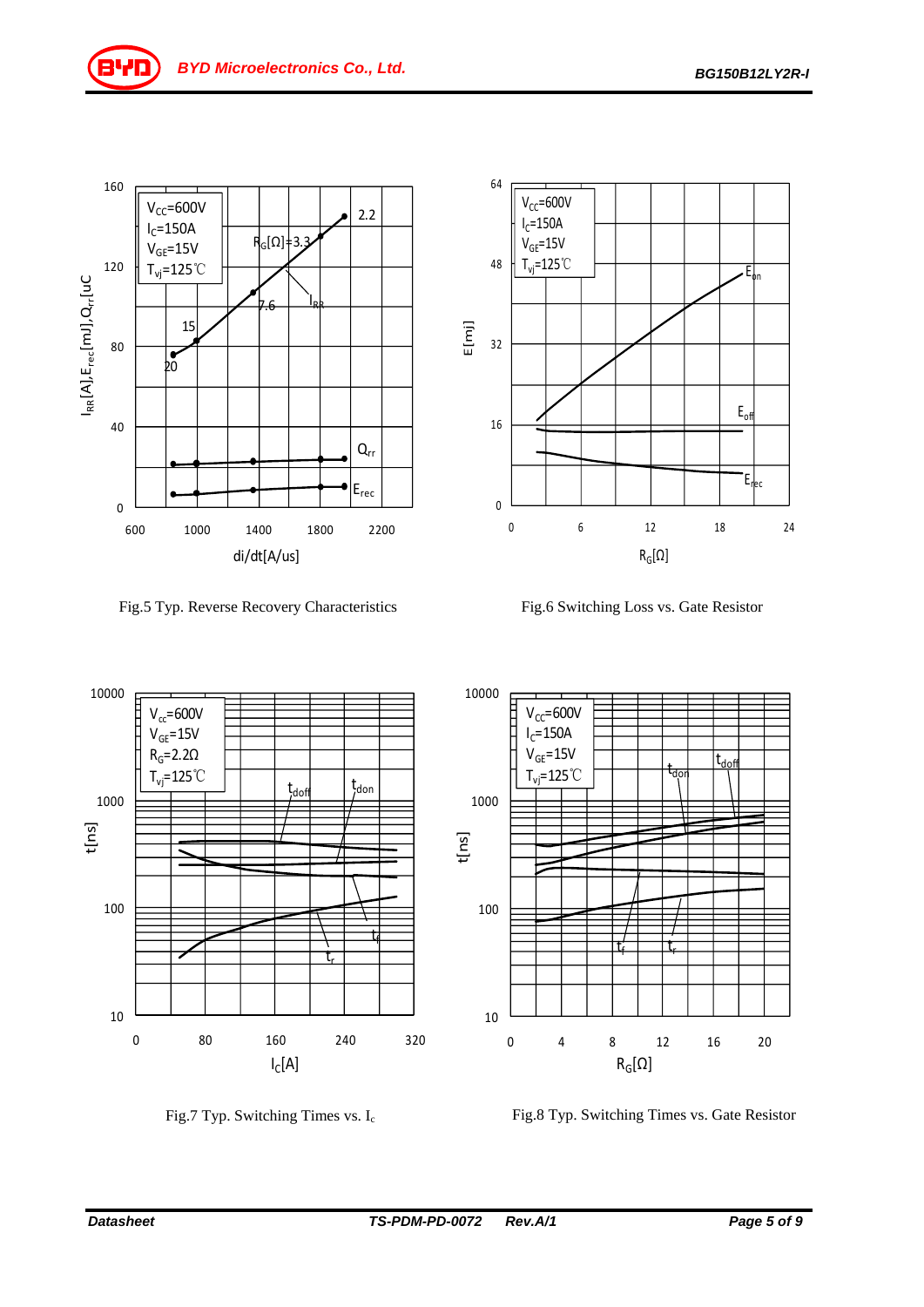

Fig.9 FWD Forward Characteristics. Fig.10 Rate Current vs. Temperature  $(T_C)$ 

 $T_{C}[^{\degree}C]$ 





Fig.11 Typ. FRD Recovery Charge Fig. 12 Capacitances vs. Collector-Emitter Voltage

 $V_{CF}[V]$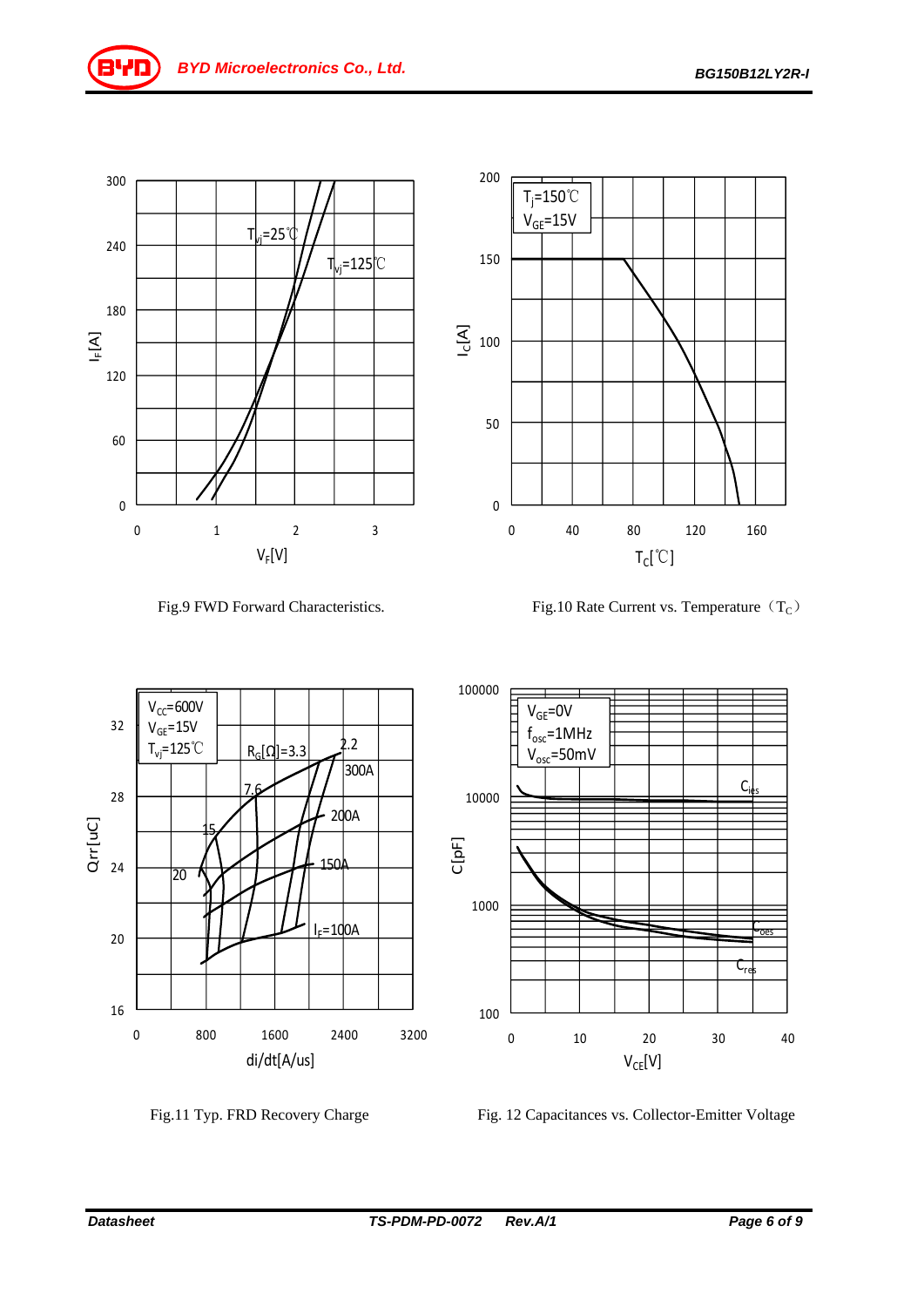

Fig.13 Typ. Gate Charge Characteristics Fig.14 Typ. Switching Losses Diode-Inverter



Fig.15 Reverse Bias Safe Operating Area (RBSOA) Fig.16 Typ. Transient Thermal Impedance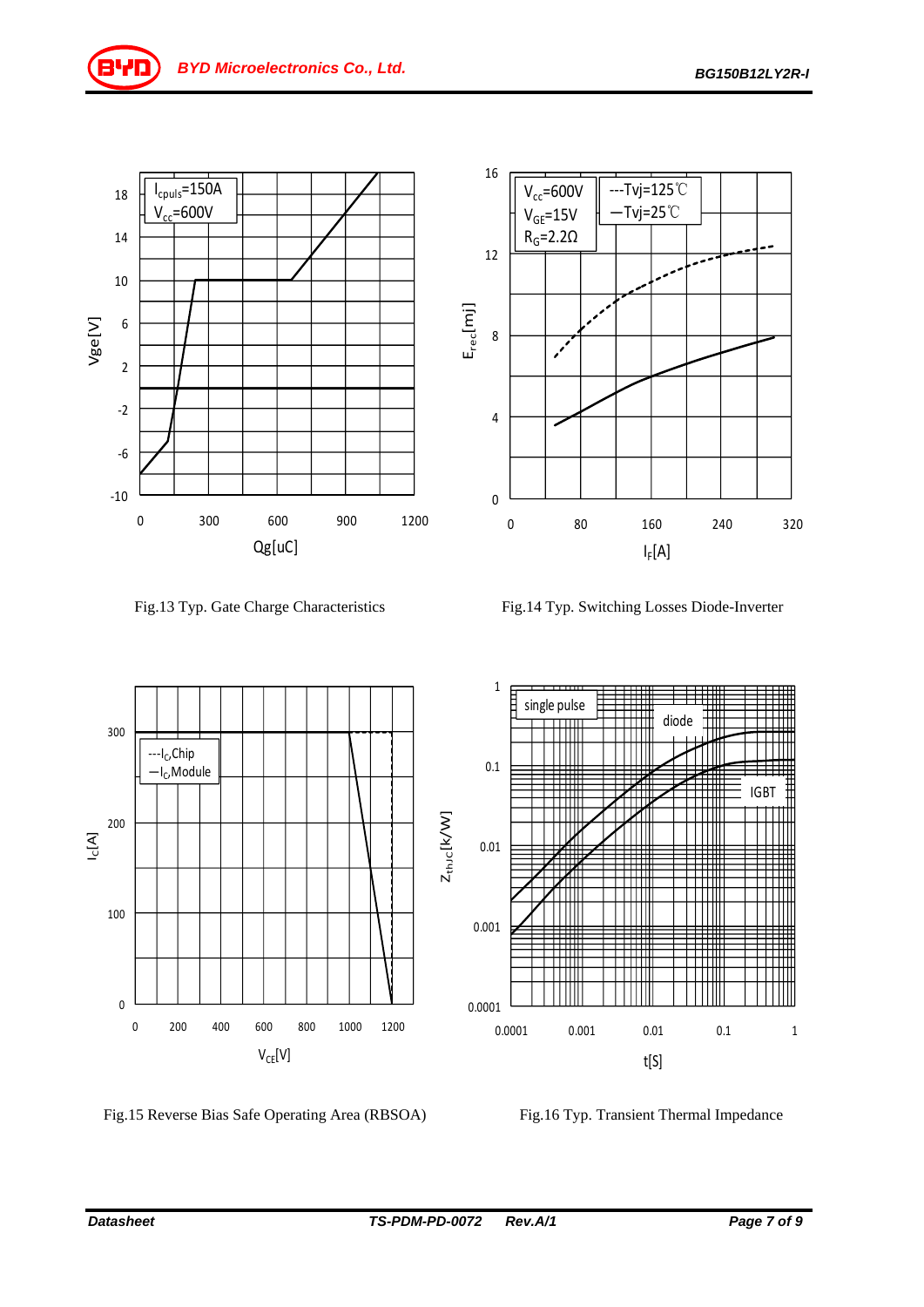#### **Circuit Diagram**



#### **Package Outlines**

#### **Dimensions in mm**



#### **Attached (recommended torque):**

 $M_S$ : (to heat sink M6) 3~6 Nm  $M_t$ : (to terminals M6) 2.5~5 Nm